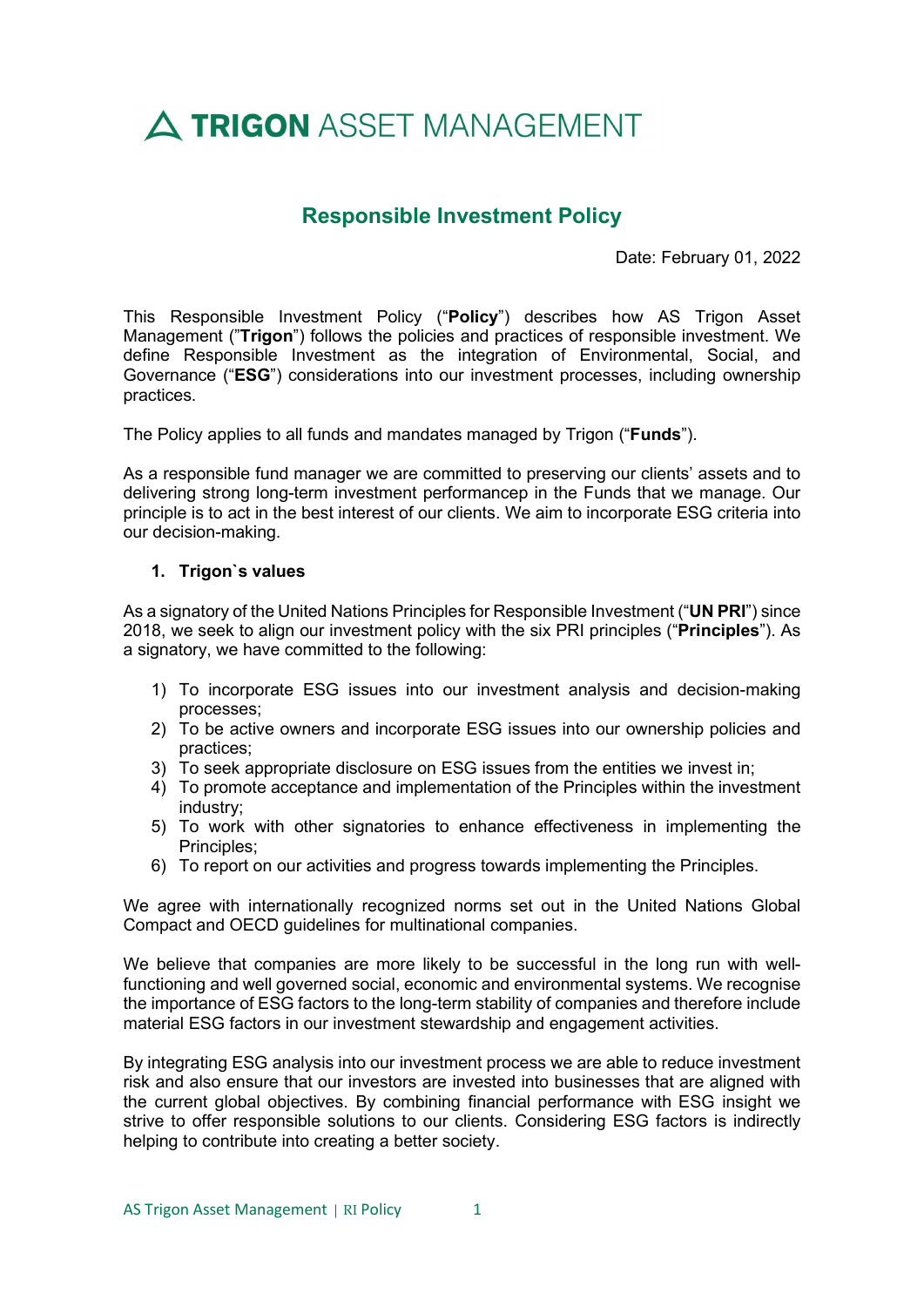# A TRIGON ASSET MANAGEMENT

### 2. Implementation

ESG risk analysis is integrated into our bottom up process across all our strategies. We want to avoid investing into companies that are engaged in activities with clear negative impact on people and environment. For this we apply exclusion principle and negative screening.

Our ESG research process is internalised. We believe that it is crucial for our in-house employees to have in-depth knowledge of the companies in our investment objective, including their ESG factors. Due to this it is most efficient for our research to continue in a way that our in-house investment team includes the ESG specific items in their research process.

### 2.1 Exclusion Principles

Key principles for exclusion are the following:

- Sanctions list
- Serious violations of Human Rights and fundamental Ethical Norms
- Severe Environmental Damage
- **•** Gross Corruption
- Weapons
- Companies with business operations in conflict areas
- Adult content
- Commercial gambling

#### 2.2 Investment Restrictions

While ESG considerations are integrated into our investment process, Trigon also manages client mandates with specific ESG exclusions.

There are instances where Trigon may voluntarily refrain or may be legally or contractually restricted from investing in certain companies or sectors. Depending on our portfolios we may include customised restrictions.

Fund Managers and analysts submit recommendations for exclusion of companies to the Investment Committee. The submitted recommendations are discussed and confirmed by the committee. The restricted investments are placed on Trigon`s internal restrictions list.

#### 2.3 ESG Scores

Fund managers and analysts apply ESG analysis also by using an internal ESG score for portfolio companies. ESG scores enable to detect potential issues and monitor emerging ESG risks and developments.

#### 3. Principles as an owner

As a shareholder, we at Trigon seek to be proactive and work to influence the companies in which we invest in order to improve their ESG outcomes. We are typically active longterm investors. Our active ownership methods include direct dialogue with the management, voting, attending meetings as well as collaborating with other investors.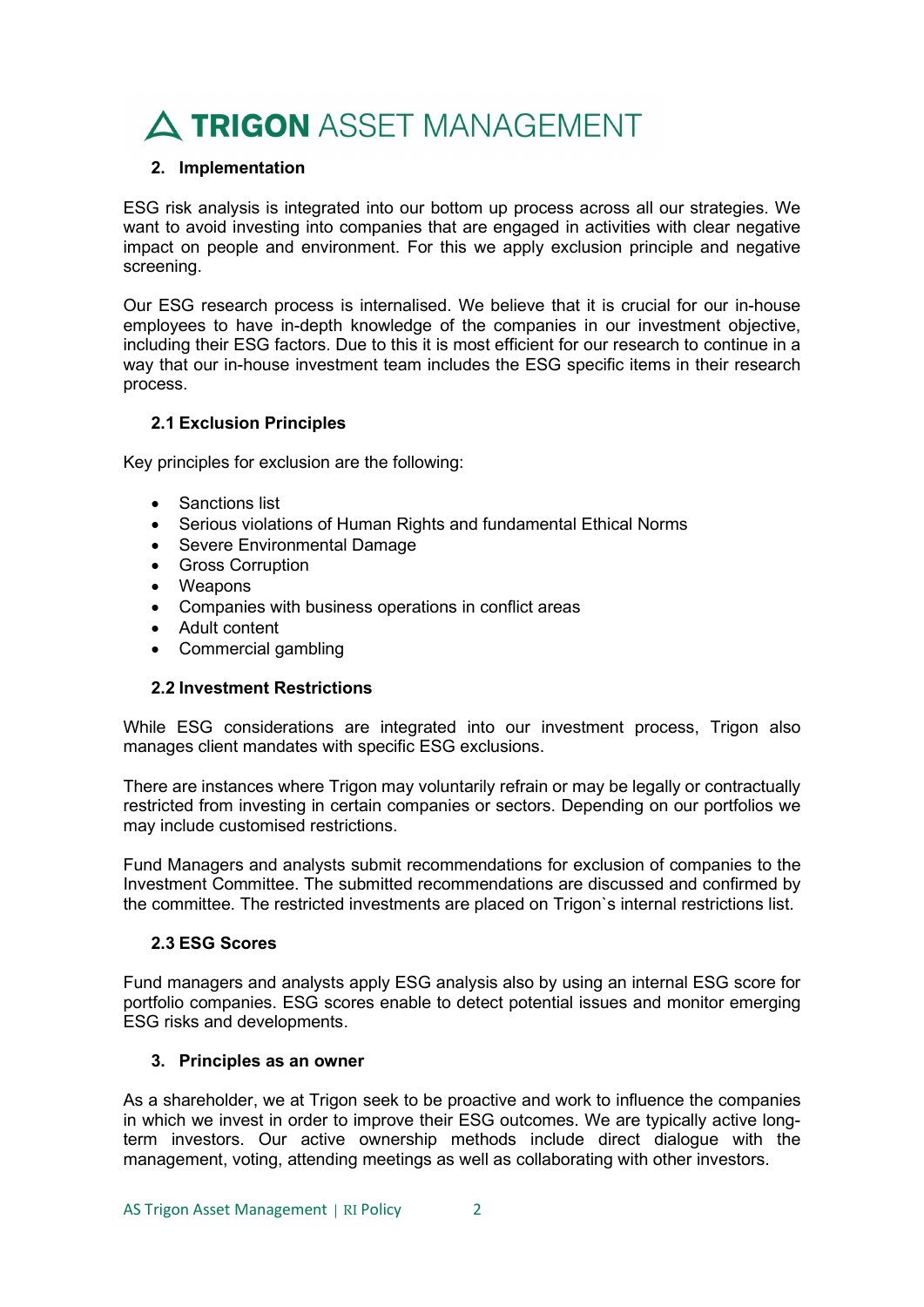

As owners, we mostly believe that engagement is based around long-term and constructive dialogue between two parties. Fund managers and analysts meet regularly with company management and, where necessary, the non-executive directors. We systematically track the progress of engagement and if there is little progress, we can consider excluding the company from our Funds' investments.

Engagement provides an opportunity to improve our understanding of companies that we are invested in, their governance structures, financial position and future prospects. By engagement we try to influence companies and promote better corporate governance, performance or disclosure standards. As part of our strategy, we may also engage with various standard setters and stakeholders.

Below are the key ESG issues which our engagement programme focuses on and issues that we as owners address:

- Equitable treatment of all shareholders
- Corporate governance
- Unethical business practices
- Controversies and breaches of international norms
- Insider trading
- Reporting and auditing
- Capital issues
- Social issues
- Environmental issues and opportunities

The range of the issues that we engage on enables us to make better informed investment decisions. We believe this contributes positively to the sustainability of investee companies and society.

#### 4. Reporting

Trigon has committed to fulfil the annual UN PRI signatory reporting requirement. Our most current RI Transparency report can be found on the UN PRI website.

#### 5. Information in accordance with the regulation (EU) 2019/2088 of the European Parliament and of the Council of 27 November 2019 on sustainability‐related disclosures in the financial services sector ("SFDR")

Trigon identifies and analyses sustainability risks as part of its risk management process and integrates sustainability risks in the investment decision-making process. Sustainability risks may have an impact on long-term risk adjusted returns for investors.

Trigon is not currently taking account of adverse impact of investment decisions on sustainability factors for the managed Funds. The available relevant data that must be used to determine and weight the adverse sustainability impacts are currently inadequate on the market.